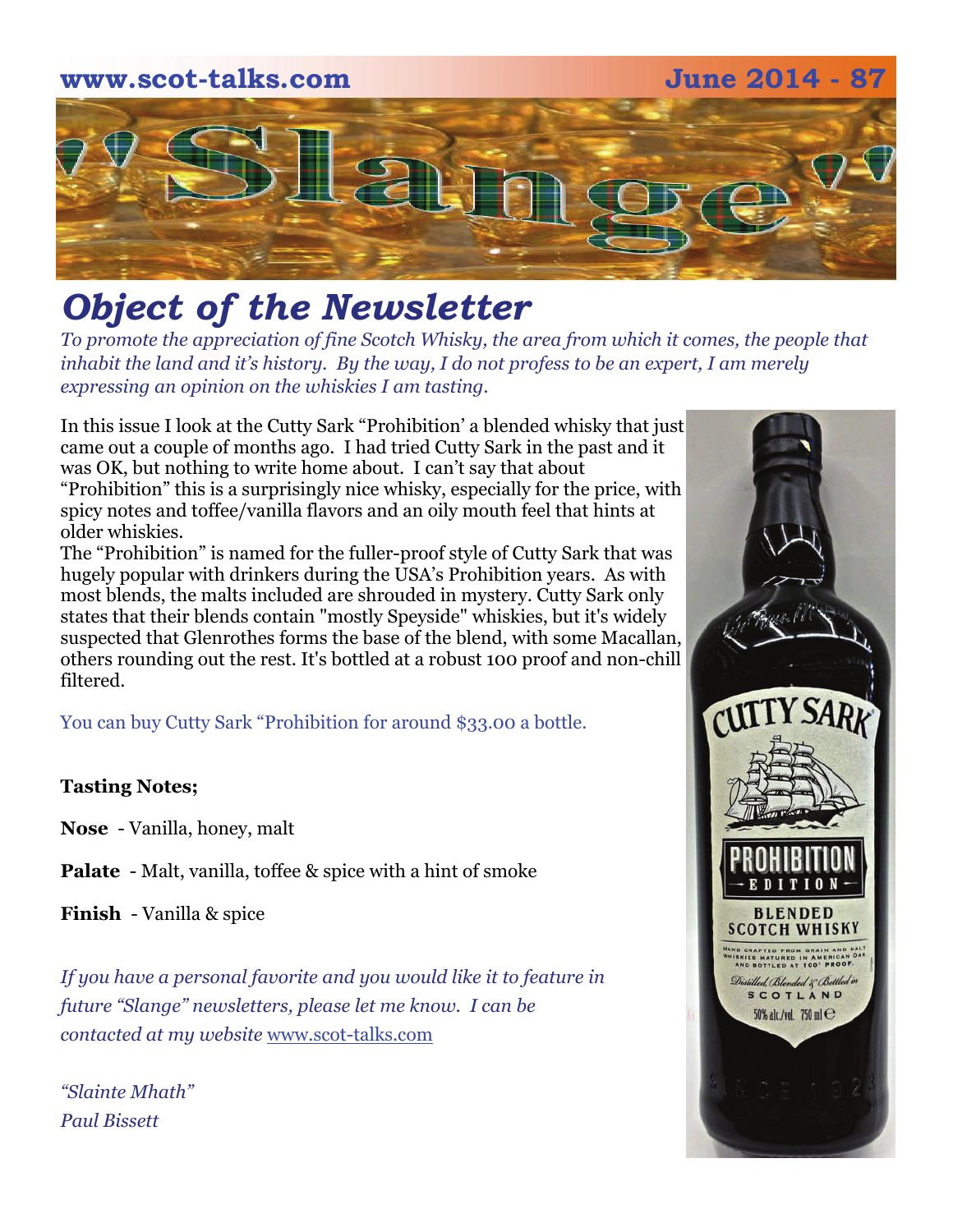### **www.scot-talks.com June 2014 - 87**



## **The Real McCoy**

The term "The Real McCoy" is said to originate from a prohibition-era Jacksonville boatyard owner and rum-runner named William Frederick McCoy. While popular crime figures like Al Capone and the Purple Gang were running Chicago and Detroit, McCoy was in control of Atlantic Ocean rum-running between the Bahamas and Canada. That's a pretty big accomplishment for a Jacksonville boatyard owner.

Rum-running also saw a revival as a trade in the United States. Liquor was smuggled in station wagons, trucks and boats from Mexico, Europe, Canada and the Caribbean. The term "The Real McCoy" came out of this era. It's attributed to Captain William S. McCoy who facilitated most of the rum running via ships during prohibition and would never water down his imports, making his the "real" thing. McCoy, a non-drinker himself, began running rum from the Caribbean into Florida shortly after the beginning of prohibition. One encounter with the Coast Guard shortly thereafter stopped McCoy from completing runs on his own. The innovative McCoy set up a network of smaller ships that would meet his boat just outside U.S. waters and carry his supplies into the country.

Also known as "Bill," McCoy was a sea captain and rum runner smuggler during the Prohibition in the United States. In pursuing the trade of smuggling alcohol from the Bahamas to the Eastern Seaboard, Capt. McCoy, a nondrinker who never touched liquor, found a role model in John Hancock of pre-revolutionary Boston and considered himself

an "honest lawbreaker." McCoy took pride in the fact that he never paid a cent to organized crime, politicians, or law enforcement for protection. Unlike many operations that illegally produced and smuggled alcohol for consumption during Prohibition, McCoy sold his merchandise unadulterated, uncut and clean. Around 1900, the McCoy family moved to a small Florida town named Holly Hill, just north of Daytona Beach. William and his brother Ben operated a motor boat service and a boat yard in Holly Hill and Jacksonville. By 1918, having constructed vessels for millionaire customers that

included Andrew Carnegie and the Vanderbilts among others, McCoy earned a reputation for being a skilled yacht builder.

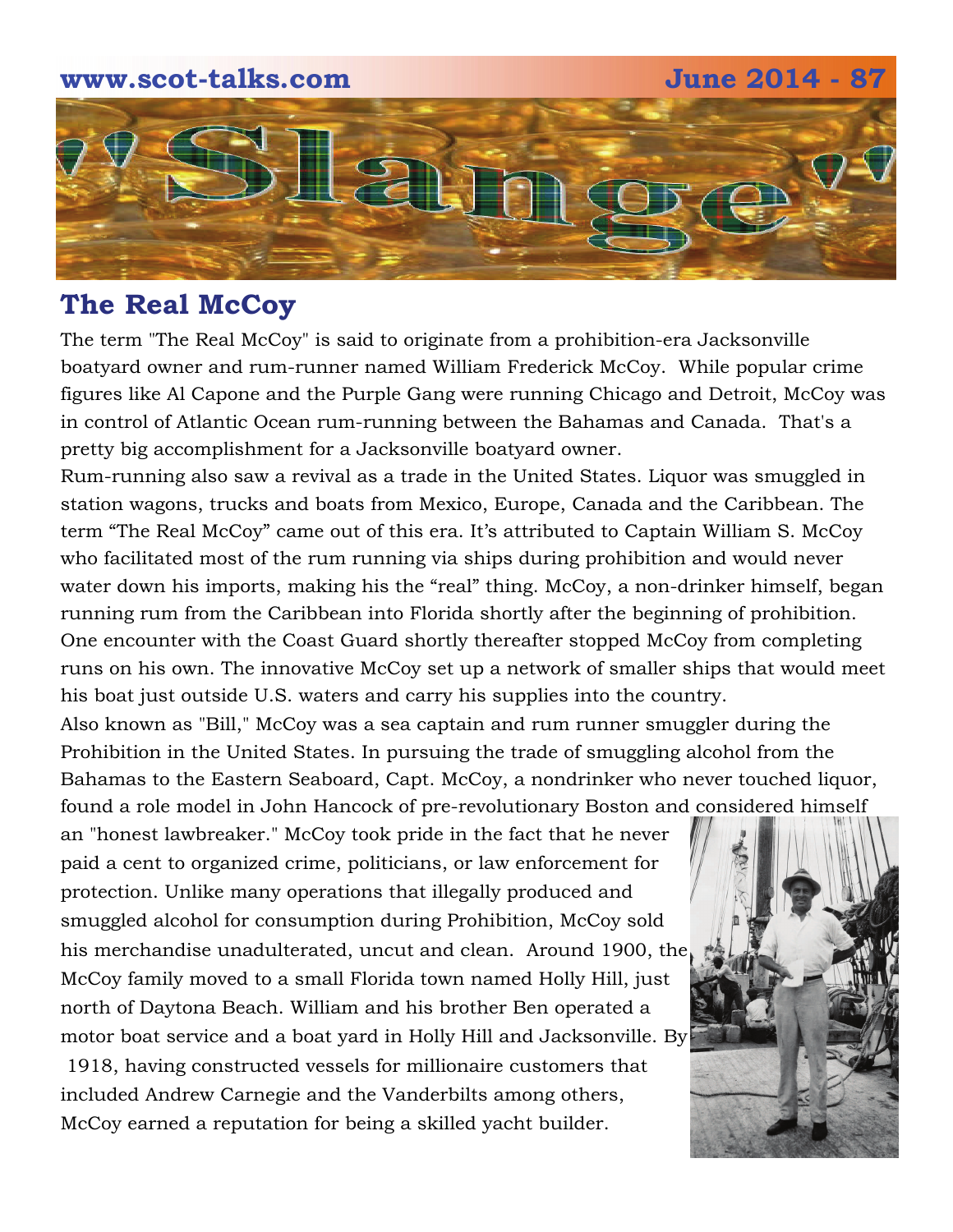# **www.scot-talks.com June 2014 - 87**

Below is a simple guide to help you choose your single malt Whisky, and the flavor notes you should expect from it. Being Scottish I recommend you find a likely candidate and try it in a bar before buying the whole bottle. With each issue of the newsletter I will add in another Whisky to the flavor map. This Issue; Cutty Sark "Prohibition" For more information go to http://us.cutty-sark.com/



Floral, Herbal, fresh

Nutty, biscuit (cookie), Subtle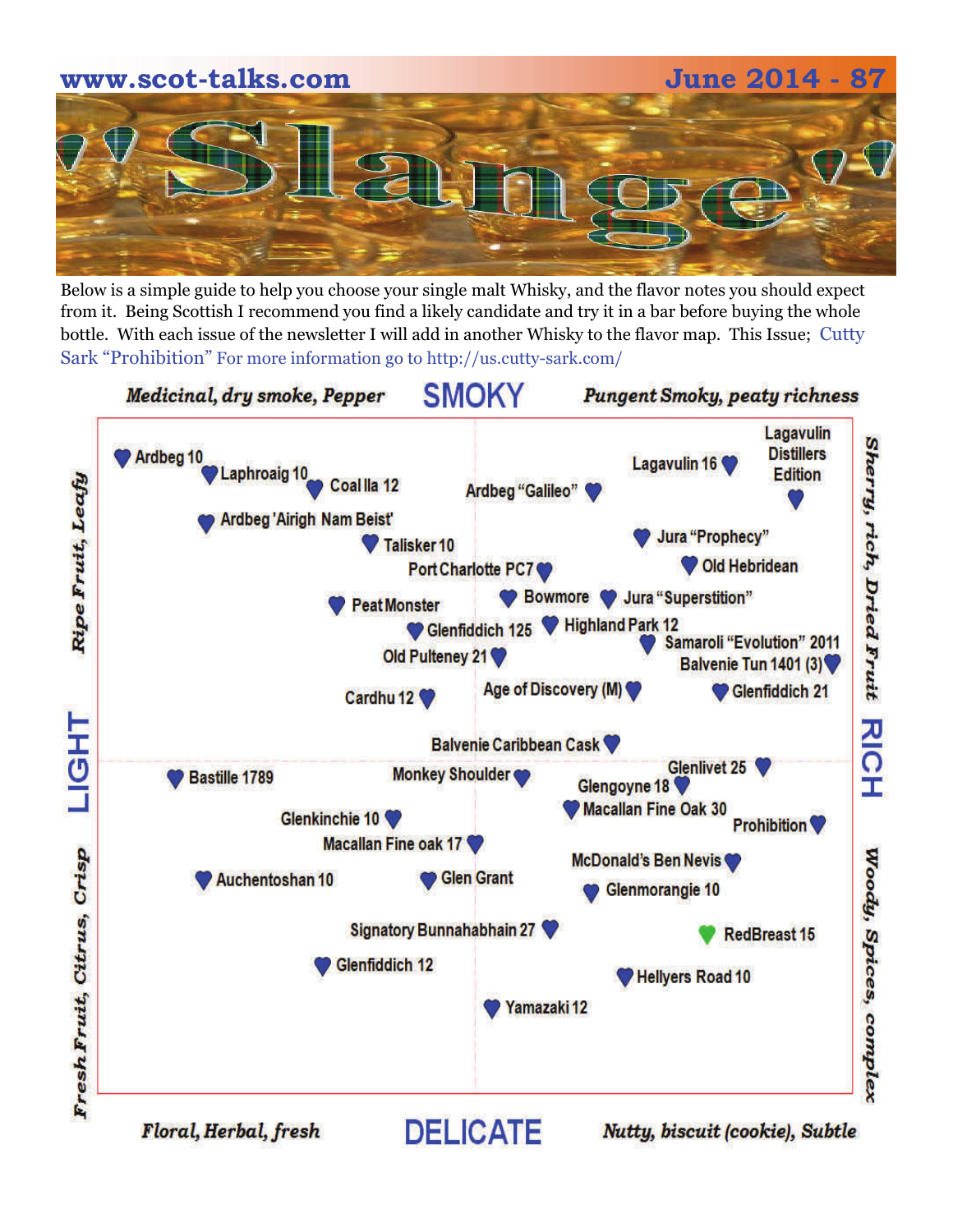

**McCoy during Prohibition**

During Prohibition (1920–33), the McCoy [brothers](http://www.rantlifestyle.com/2014/01/23/20-fictional-bars-awesome-drink/?utm_medium=referral&utm_source=LinkSmart) fell on hard times. Their excursion and freight business could not compete with the new highways and buses being built up and down the coast and across [Florida](http://liquor.com/slideshows/toast-boardwalk-empire-season-4). Needing money, the two brothers made a decision to go into rum-running. They sold the assets of their business, traveled to Gloucester, Massachusetts, and bought the schooner Henry L. Marshall.

McCoy then began to smuggle whisky into the U.S., traveling from Nassau and Bimini in the Bahamas to the east coast of the United States, spending most time dealing on "Rum row" off Long Island. After a few successful trips smuggling [liquor](http://www.rantlifestyle.com/2014/01/23/20-fictional-bars-awesome-drink/?utm_medium=referral&utm_source=LinkSmart) off the coast of the United States, Bill McCoy had enough money to buy the schooner Arethusa. Placing the schooner under British registry in order to avoid being subjected to U.S. law, Bill renamed the vessel Tomoka (after the name of the [River](http://running.competitor.com/2010/07/features/celebrate-in-chicago_11737) that runs through his hometown of Holly Hill).

McCoy made a number of successful trips aboard the Tomoka, and - along with the Henry L. Marshall and up to five other vessels - became a household name through his smuggling activities. Capt. McCoy mostly hauled Rye, Irish and Canadian [whiskey](http://liquor.com/articles/best-bars-in-chicago) as well as other fine [liquors](http://www.rantlifestyle.com/2014/01/23/20-fictional-bars-awesome-drink/?utm_medium=referral&utm_source=LinkSmart) and [wines](http://liquor.com/articles/best-bars-in-chicago). He is credited with inventing the "burlock" -- a package holding six [bottles](http://liquor.com/slideshows/toast-boardwalk-empire-season-4) jacketed in straw, three on the bottom, then two, then one, the whole sewed tightly in burlap. It was economical of space and easy to handle and stow. These were generally known in the Coast Guard as "sacks." McCoy's legend grew as his quality liquor and fair-dealing perpetuated the phrase: "it's the real McCoy."

McCoy also became an enemy of the U.S. Government and organized crime. When the Coast Guard discovered McCoy, he established the system of anchoring large ships off the coast in international waters and selling liquor to smaller ships that transferred it to the shore. McCoy also smuggled liquor and spirits from the French islands of Saint-Pierre and Miquelon located south of Newfoundland.